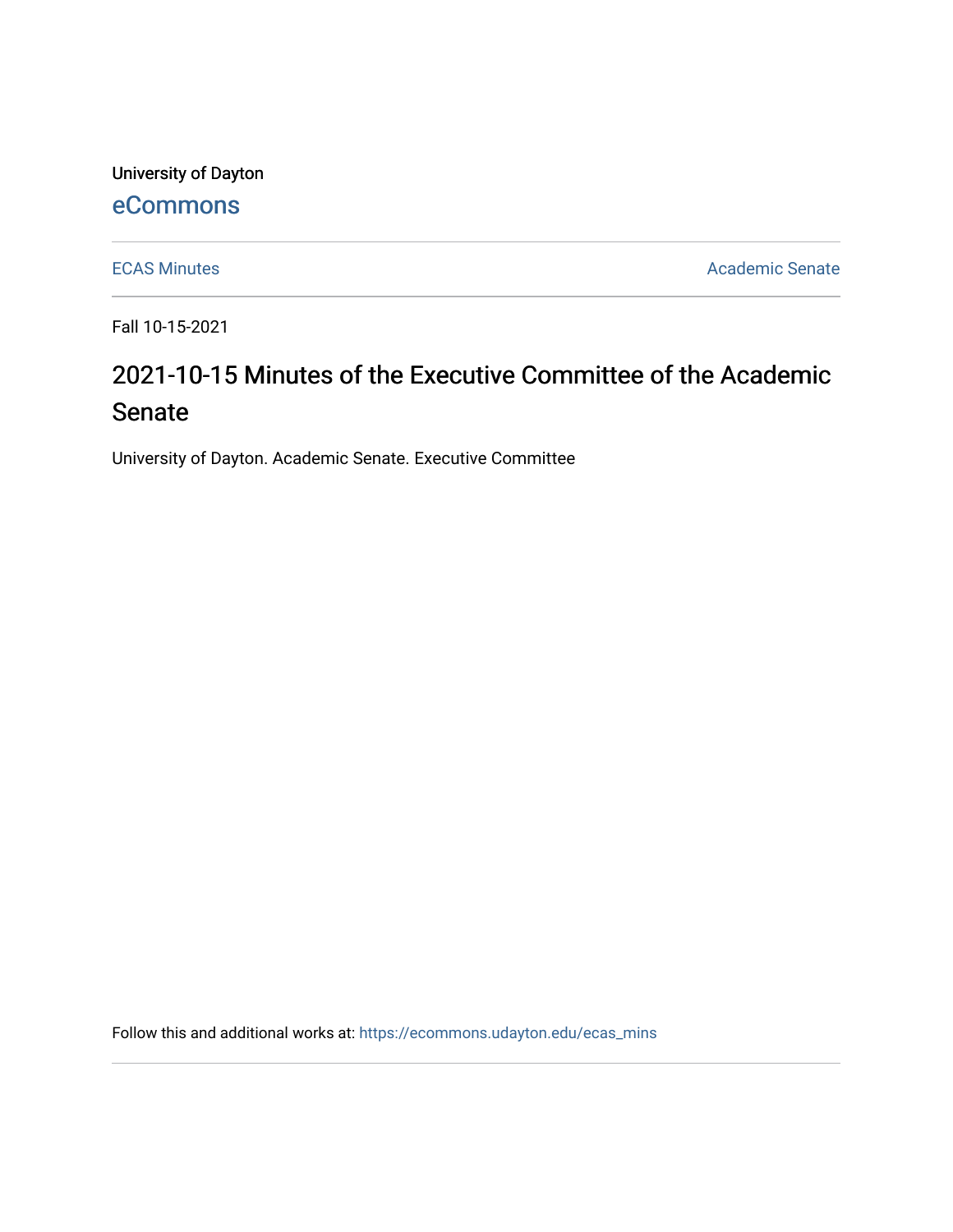# **Minutes** Executive Committee of the Academic Senate 15 October 2021 10:00-11:30 am, KU 331

Present: Sam Dorf (President), Carissa Krane (Vice President), Lee Dixon (Secretary), Philip Appiah-Kubi, Sarah Webber, Mary Ziskin, Kathy Webb, Jennifer Dalton (FT NTT non-voting guest), Paul Benson, Maureen Anderson, Joanna Abdallah, Carlos Bernal

Excused: Jada Brown, Jim Farrelly (Faculty Board non-voting guest)

Absent:

Guests: Sabrina Neeley, Sarah Cahalan (Leadership UD visitors; observing only)

## **Opening**

- Call to order
- Opening prayer/meditation Lee Dixon [\[Prayer/Meditation signup here\]](https://docs.google.com/document/d/1Say8mwTU7gLV_4XTtxgnfhOrTL-r7Z3r/edit?usp=sharing&ouid=114374222774523335638&rtpof=true&sd=true)
- **VOTE:** Approval of minutes from 10/8/21 ECAS meetings [to be distributed by Lee Dixon]: Approved by unanimous consent

### **Announcements**

- Next ECAS meeting Friday, October 22, 2021, 10:00-11:30am (in person)
- ELC Meeting, October 25, 2021, 10:30-noon, KU Presidential Suite
- Next Academic Senate Meeting, Friday October 29, 2021 (KU Ballroom)
- [Native Peoples of the Americas Colloquium](https://udayton.edu/artssciences/academics/race-ethnic/npac/index.php) (18-19 October).
- CSIT Update (Benson, Dixon, Dorf, and Webb): Brief update regarding the financial information that was shared with CSIT as well as communication and consultation issues that CSIT discussed
- SBA Dean Search Sessions: 22 October from 3pm to 4pm in Miriam Hall 121, 26 October from 10:30 to 11:30am in KU 310, 28 October from 9:45-10:45am in KU 312
- Path Forward Update (Benson): President's Council on the morning of Oct. 15, 2021 discussed and made an important decision that will be shared with the University on Monday regarding mandated COVID-19 vaccination for all UD employees, this issue is to remain confidential until then

### **New Business**

- **UPDATE:** UPTP Information Materials from FAC.: ECAS discussed the points listed below; specifically, we discussed the following: who can and will attend the info sessions and/or the meetings with the SBA Dean search meetings; anonymous questions that are coming to the FAC, including a question regarding details regarding how CAS will move forward with amendments to their promotion and tenure policy
	- o [UPTP Slides for Info Sessions.](https://docs.google.com/presentation/d/1C7DxU7Lj5Uju-79iWdW27MP6XBqilS-2/edit?usp=sharing&ouid=114374222774523335638&rtpof=true&sd=true)
	- o ECAS Signup for Info Sessions:
		- Wednesday, 27 October 2021 from 3:30-5:00pm in Sears Recital Hall in the Humanities Building.
			- Anderson, Ziskin.
		- Thursday, 28 October 2021 from 9:30-11:00 in The Science Center (114)
			- Anderson, Dorf. [conflict with SBA Dean Search]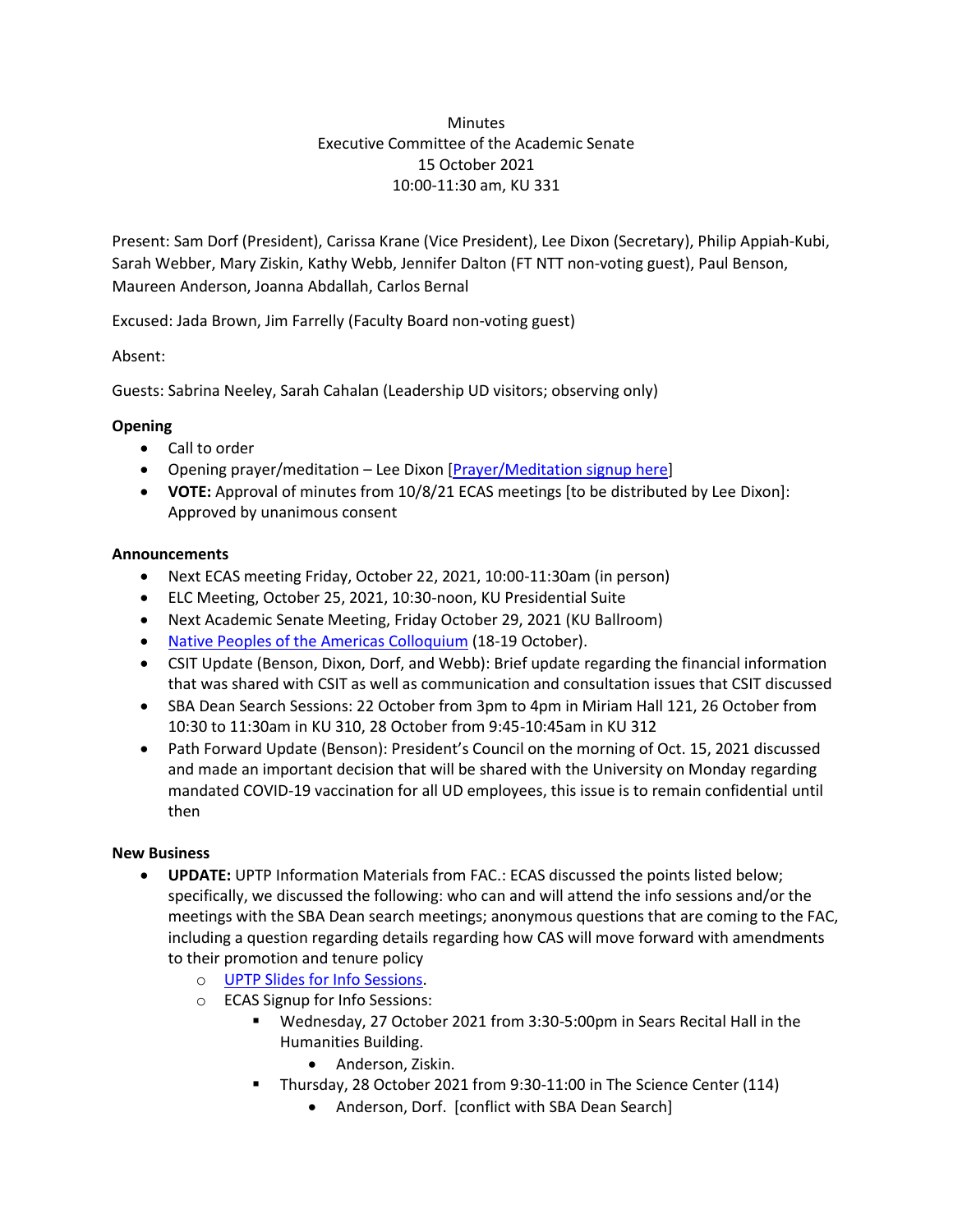- Thursday, 28 October 2021 from 1:30-3:00 via Zoom.
	- Anderson, Bernal, Dorf, Farrelly, Ziskin
- **DISCUSSION and VOTE:** 29 October Senate [Draft Senate Agenda:](https://docs.google.com/document/d/1096qBSfsvpievFhC5SX0d57RNHF-eXCN/edit?usp=sharing&ouid=114374222774523335638&rtpof=true&sd=true) VOTE approved unanimously
- **DISCUSSION and WORK:** Constitutional Amendments Vote Finalization of Documents.: Discussed de minimus amendments to the constitution; ECAS will review changes that Sam Dorf has made to the document
	- o [Updated Constitution](https://docs.google.com/document/d/1uppexRYzNvnkk4weM51WR7lJPrHs7BAk/edit?usp=sharing&ouid=114374222774523335638&rtpof=true&sd=true)
	- o [Current Constitution](https://ecommons.udayton.edu/senate_governance/12/)
	- o [DOC 2021-02](https://ecommons.udayton.edu/senate_docs/288/)
- **DISCUSSION:** How to prioritize developing a schedule of work within DOC2007-05 for reassessment of policies and programs.: Discussed the best method to create an initial schedule this year, while considering the labor that this task would require
- **DISCUSSION:** Future Agenda Items?: Briefly discussed the following issues:
	- o Academic Oversight of Microcredentials/Badges?: Brian LaDuca and Phil Anloague will be visiting ECAS to discuss
	- o Discussion with Enrollment Management? Test Optional? ECAS Campus Tour?: Possibility of inviting Jason Reinoehl in to visit ECAS in the beginning of November
	- o Increasing transparency in UNRC pools?
	- $\circ$  inviting Deb Bickford back to ECAS as a guest to discuss the results of the 1<sup>st</sup> and 2<sup>nd</sup> year student mid-term grading

### **Future Issues/Items**

- COVID-19 Safety
- Anti-Racism Action Plan
- **Review [Maternity Leave Policy](https://ecommons.udayton.edu/cgi/viewcontent.cgi?article=1038&context=senate_docs) draft charge to FAC**
- Revisions to [Senate Constitution/Code of Regulations](https://drive.google.com/file/d/1FE4HIp5nKgfgFEpzkthtUeF-u_54WgeA/view?usp=sharing) (2014/2017)
- SET and Bias/Bias in Classroom (SAPC)
- Equity and PATH/AVIATE
- CAP 5yr Review (APC)
- Clinical Faculty Review (DOC 2017-01) should be reviewed every three years. (FAC)
- Academic Calendar Priorities Review (2018-2019 holdover)
- Post-COVID Return to Work
- Shared Governance Issues
- Badges/Micro-Credentials.
- Adding request for information of IT resources within CIM system (APC).
- Inviting a Student Development staff panel at an Academic Senate meeting
- Update on policy to no longer sponsor international faculty/staff.
- [Draft Senate](https://docs.google.com/document/d/1xjJPkvF1RwPx6ox_v4-haphE0rYF4g6j/edit?usp=sharing&ouid=114374222774523335638&rtpof=true&sd=true) Resolution regarding libraries and Center for online learning.